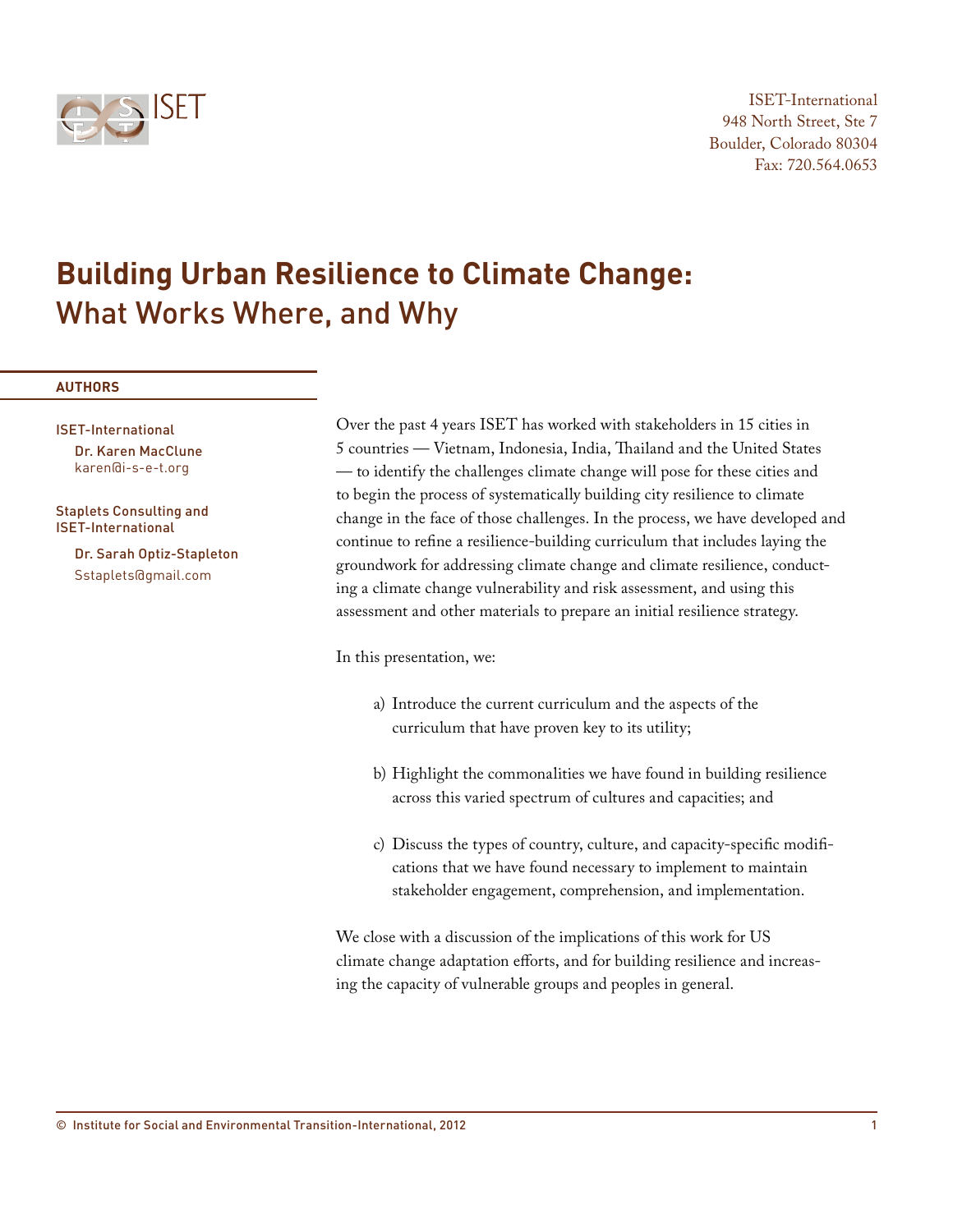# INTRODUCTION

There is mounting international concern about how to address projected climate change impacts to urban areas (Satterthwaite et al., 2007; Wilbanks et al., 2007; Balk et al., 2009; UN-HABITAT, 2011). Currently, 50% of the world's population lives in urban areas, and this is projected to grow to 70% by 2050 (World Health Organization, www.who. int). Yet, the majority of the research to date has focused on the likely impacts of climate change and pointed to the need for local measures to adapt to these projected impacts, rather than focusing on methods and processes to generate those local adaptation measures (Tyler and Moench, in review).

The growing number of guidebooks and manuals now available to support local governments in assessing climate change impacts and developing responses (see, for example: USAID, 2009; Snover et al., 2007; NOAA et al., 2009; ICLEI Oceania, 2008; Ecoplan Intl. and Compass Resource Mgmt, 2011) remain primarily theoretical. There has been limited practical experience with planning for urban adaptation anywhere (Birkmann et al., 2010), and most climate planning in the U.S., for example, has been devoted to mitigation strategies (Wheeler, 2008). Where the focus has been on adaptation (for example: ADB, 2010; World Bank, 2010), studies have primarily emphasized specific measures for responding to identifiable future climate risks, or country-level policy approaches (Lim et al., 2004). These approaches can be problematic for several reasons (Tyler and Moench, in review):

- • The climate information used to guide these evaluations is often of poor quality or misused. Even when climate information is available, it is often poorly communicated: formats are unhelpful, uncertainties and potential parameter ranges unclear and information on extreme events to bracket planning scenarios is limited (Opitz-Stapleton, 2011).
- • A focus on climate impacts perpetuates a "predict and prevent" paradigm aimed at some specific future climate event or risk level, rather than at future climate conditions that are both variable and dynamic (Milly et

al., 2008; Birkmann et al., 2010). This deflects attention from complex systemic interactions and weaknesses, capacity deficits or institutional failures (Ruth and Coelho, 2007).

- Climate impact approaches often focus on analysis of the climate changes themselves and their direct impacts, rather than assessment of vulnerabilities that can be caused by failures of infrastructure or ecosystems, by policy, cultural or governance constraints, or by limited human capacities (see for example Eriksen et al., 2007; Heltberg et al., 2009; Verner, 2010).
- The focus on planned responses to climate impacts overlooks the fact that most adaptation will be undertaken informally by individuals, households, and organizations. Significant potential gains in urban resilience could be realized via enabling mechanisms if informal or autonomous adaptation is clearly recognized. This has to occur on a local level, informed by local needs and capacities, however, to be effective.
- • Climate impact approaches under-emphasize the importance of mechanisms for systematic learning as a key element of building ongoing capacity for adaptation. This learning needs to occur at multiple scales and include a broad array of actors.

These concerns suggest the need for a broader approach to climate adaptation in cities. ISET has developed the Climate Resilience Framework and associated Climate Resilience Framework: Training Materials (training.i-s-e-t.org) to fill this gap.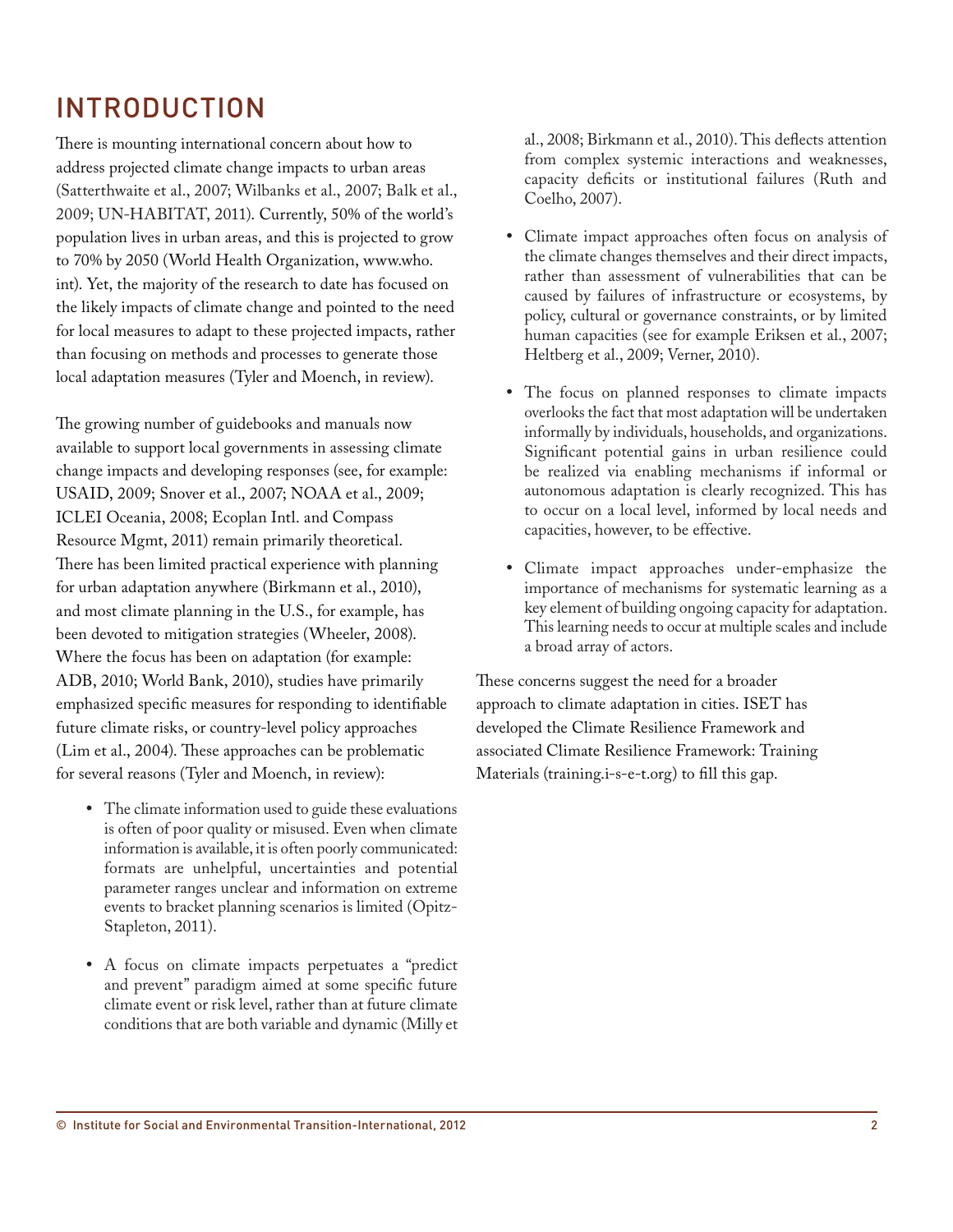# THE CURRICULUM

# THE CLIMATE RESILIENCE FRAMEWORK

The *Climate Resilience Framework* (CRF) is a conceptual planning approach to building resilience to climate change. It is designed for practical application, and has been developed from and tested in field situations. The Framework addresses the need for an approach that clarifies complex sources of vulnerability and addresses the complexities of climate adaptation, yet is simple enough for local practitioners to apply in their own context.

The CRF is structured to build a broad understanding of urban resilience by describing the characteristics of urban systems, the agents (people and organizations) that depend on and manage those systems, institutions (laws, policies

and cultural norms) that link systems and agents, and patterns of exposure to climate change. It operationalizes these concepts through structured and iterative shared learning approaches that allow local planners to define these factors in their own context, in order to develop practical strategies for local action (Tyler and Moench, in review).

The CRF is composed of 4 main elements, as shown in Figure 1: inputs to the process at the bottom of the figure; a detailed assessment of vulnerability; and, a resilience building component - all facilitated through a shared learning process.

The entry point into the resilience building process is at the bottom of the diagram, where arrows indicate inputs of local knowledge, scientific knowledge, and a catalytic agent who initiates the process. The "catalytic agent" is

#### **Figure 1: CLIMATE RESILIENCE FRAMEWORK**

**The Climate Resilience Framework** GRAPHICAL REPRESENTATION OF THE CLIMATE RESILIENCE FRAMEWORK, SHOWING THE PROCESS OF RESILIENCE PLANNING.



© Institute for Social and Environmental Transition-International, 2012 3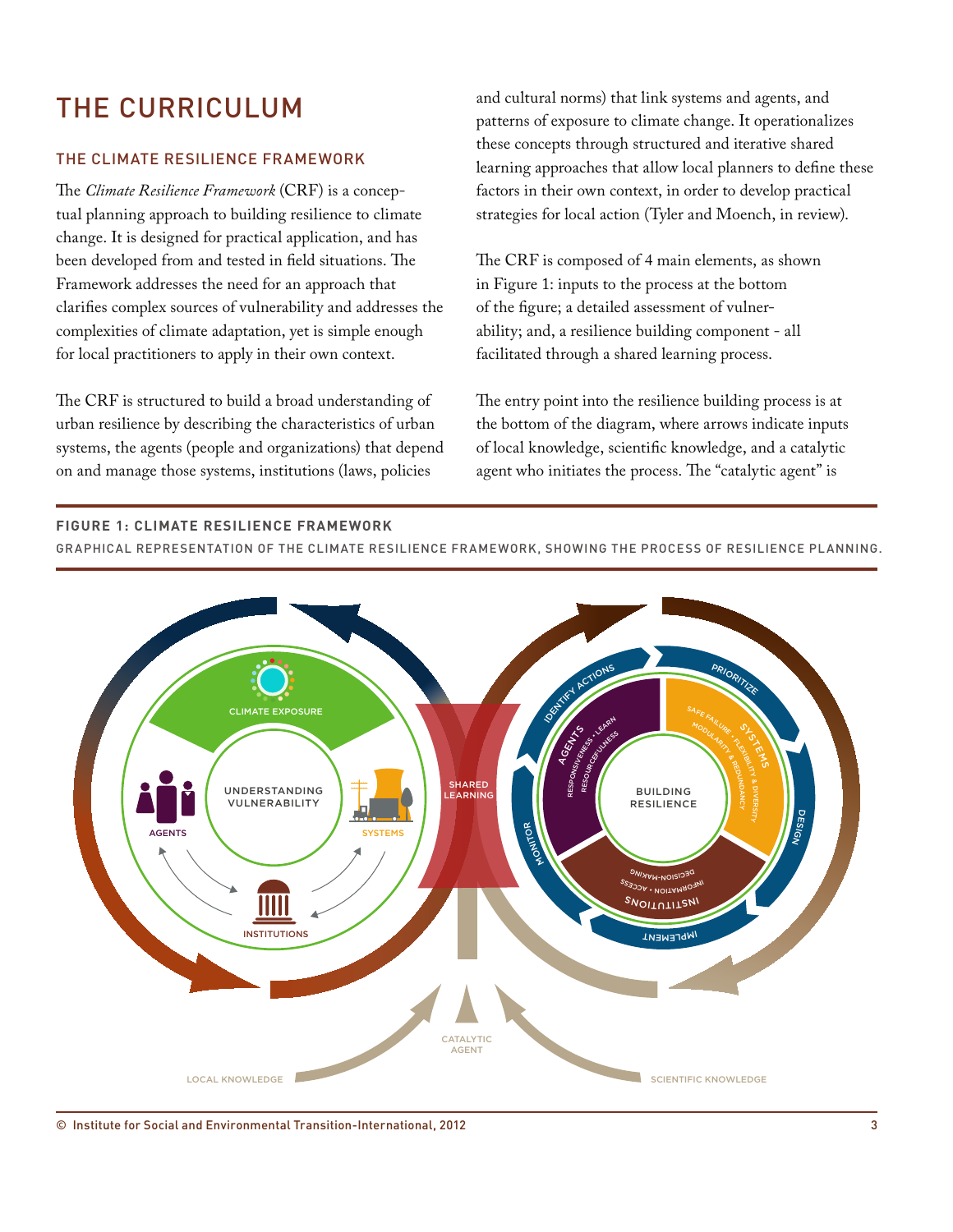The Climate Resilience Framework emphasizes resilience rather than adaptation.

Resilience and adaptation are interlinked. Resilient systems are the stable, yet flexible foundations that people require in order to shift strategies and adapt as conditions change.

*Adaptation* is often discrete actions, such as building flood-protection systems or mangrove restoration, with discrete beginnings and ends, developed to address specific vulnerabilities or problems.

*Resilience* is an ongoing, iterative process. Resilience recognizes that vulnerability and climate risk are constantly evolving, as our cities and communities—and the systems, agents and institutions within them—evolve and interact.

intended to be a broad, high capacity organization that can provide training and methodological support to local NGOs or organizations that will directly engage local communities in the local language. The catalytic agent could, for example, be a local climate change working group, a local or regional government department or office, university research or policy team, a national-level organization, or an international level organization.

Working alone, most local NGOs (in the developing world, though not necessarily in North America or Western Europe) will not have the resources to deliver this program. In part, this is because of how the Framework reframes the adaptation challenge as one of building resilience. The reframing changes the way program trainees think about adaptation, as an iterative, dynamic process rather than one-off, discrete measures, without necessarily changing the specific measures that might be undertaken. Though this takes careful facilitation and iteration, one of the greatest benefits of this approach is that it avoids over-focusing on the climate science, and helps cities identify systematic factors causing vulnerability.

The left-hand loop of the CRF guides users through an assessment of who and what is vulnerable, why they are vulnerable, and what factors hold that vulnerability in place. This assessment is structured through assessment of four key elements—*systems* (both infrastructure and ecosystems), *social agents*, and *institutions* (laws, policies and social norms), and, for each, the degree to which they are *exposed* to climate change hazards. Within the framework, building resilience means:

- • Identifying the *exposure* of *systems* and *agents* to climate hazards;
- • Identifying and strengthening *fragile systems* by strengthening the characteristics that reduce their vulnerability to climate hazards;
- • Strengthening the capacities of agents to both access systems and develop adaptive responses; and,
- • Addressing the *institutions* that constrain effective responses to *system* fragility or undermine the ability to build *agent* capacity.

The vulnerability analysis is structured to naturally lead to a clear identification of entry points for reducing vulnerability and increasing resilience.

The right-hand loop of the Framework guides users through developing possible adaptation or resilience building actions to address the vulnerabilities identified in the left-hand loop. Actions are prioritizing and implemented, and development of resilience indicators and follow-up monitoring is used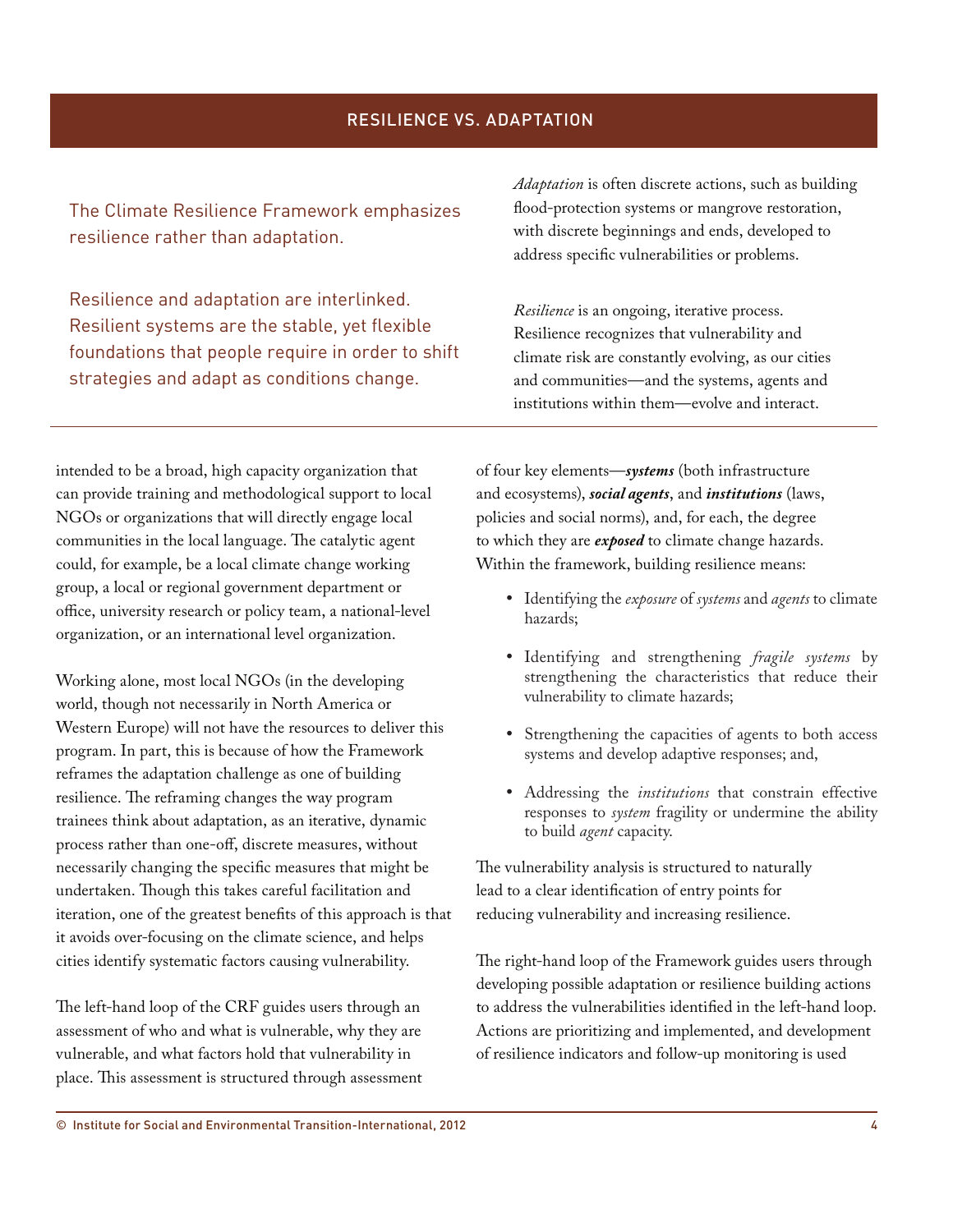to learn from the implementation. This planning element takes the CRF from an academic exercise to application.

The CRF is implemented through Shared Learning Dialogues (the center element, in red, in Figure 1). Shared Learning Dialogues draw from participatory engagement and research techniques. In these dialogues, local knowledge is solicited, relevant global/international knowledge is also introduced, the dialogues are structured to assure that learning is bi-directional, and dialogues are held iteratively to allow for increasingly detailed and informed engagement (as shown in Figure 2).

Throughout the CRF planning process, the focus is on capacity building and on utilizing pre-existing

skills and knowledge. Consequently, the Framework can be implemented within existing development or disaster risk reduction mandates. The process, and the individual components within the process, are iterative, allowing time to build the understanding and relationships required to successfully engage in this work.

# THE CLIMATE RESILIENCE FRAMEWORK: TRAINING MATERIALS

The *Climate Resilience Framework: Training Materials* are a structured set of informational materials and activities designed to teach a city core working team, led by a facilitator, how to implement the Climate Resilience Framework.



#### **Figure 2: GRAPHICAL REPRESENTATION OF THE SHARED LEARNING DIALOGUE PROCESS.**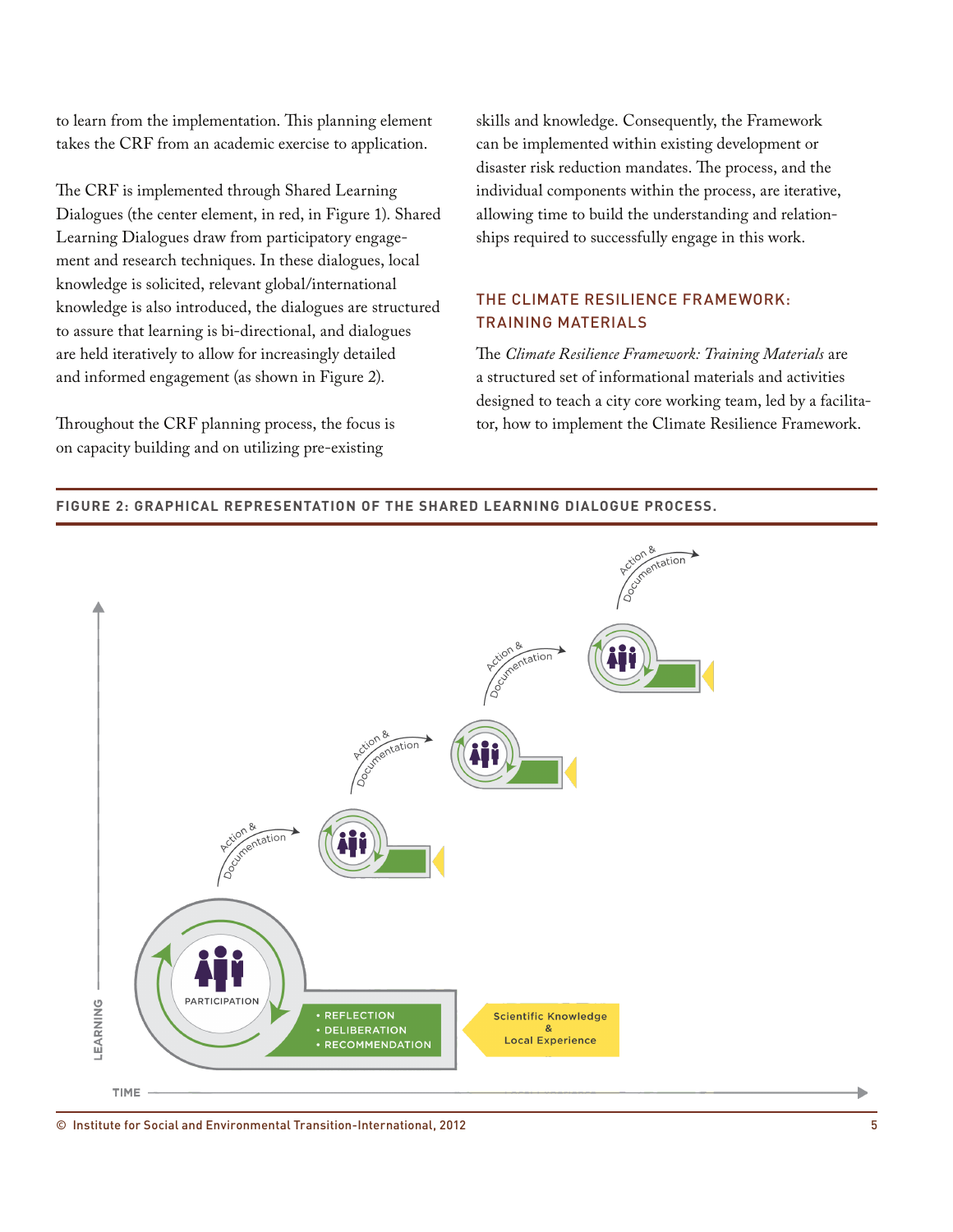The Training Materials do not teach new skills, nor do they give step-by-step instructions for addressing climate and vulnerability. Instead, they teach a thought process—how to combine existing skills and capacities with global and local knowledge in targeted, focused ways to build resilience in the face of an uncertain future. In application, we have found that communities can fairly rapidly pick up the basic framework, can use it to identify sensible actions and points of entry, and can quickly begin implementation of small-scale actions. Over time, as communities become more comfortable in the approach, they take on larger actions, and in many cases begin lobbying higher governance levels for broader replication of their actions.

#### The Training Materials are:

- • **Designed for training of trainers**—in effect, we assume they will be used by a broad, high capacity organization (or "catalytic agent") to train and support local actors to apply the Framework and to guide a core group of local stakeholders through the process of learning about and building resilience.
- • **A meta-set of material that can be adapted for local conditions**—we have designed the materials to provide broad guidance relevant to multiple countries, regardless of political or social structure. For local application, the materials should be reviewed and tailored to local conditions.
- **Modular**—facilitators, working with local resilience planning groups, can pick and choose from subjects and component pieces. In some communities, it may make sense to follow the materials fairly linearly; in others, many steps may have already been completed and more streamlined or differently sequenced trainings will be more efficient.

The materials are also designed to be iterative, collaborative, creative, and reflexive. These are characteristics that are core to the Climate Resilience Framework, to resilience planning, and, we believe, should be core to any pedagogical approach to learning and teaching resilience planning.

Because the Framework and Training Materials build on existing skills, tools and capacities, and because they are designed to be relatively scale and situation-insensitive, this approach can be delivered across a broad range of conditions and to a broad range of communities and stakeholders. ISET has used these materials equally effectively in Surat, India, population 4.5 million, in Chiang Rai, Thailand, population 200,000, and in rural villages in Nepal.

# KEY ASPECTS OF THE CLIMATE RESILIENCE FRAMEWORK CURRICULUM

There are four key elements of the Climate Resilience Framework Training Materials, elements that have been developed and refined based on field engagement and that we have found critical to successful implementation of the Framework. These include:

- 1. How and when climate change science is introduced;
- 2. Systems analysis as the gateway to assessing vulnerability;
- 3. A focus on the characteristics of resilience; and
- 4. Regular, multi-stakeholder communication via Shared Learning Dialogues.

#### 1. CLIMATE CHANGE

One of the foundational aspects of the CRF Training Materials is that they do NOT start with climate change. Instead, they start by establishing a core working group, reviewing the policy landscape in which the resilience building process will operate, identifying a broad array of stakeholders, and developing resilience principles on which the work will be founded. The process then moves into a vulnerability assessment, but here too, past development trends are explored prior to introducing climate exposure, climate change and changing climate risk.

*We have found that this approach is critical when beginning climate resilience work in communities unfamiliar with climate change and climate change science.* If the work leads with climate change information, the focus rapidly becomes solely climate and climate disasters, and there is a pull to attribute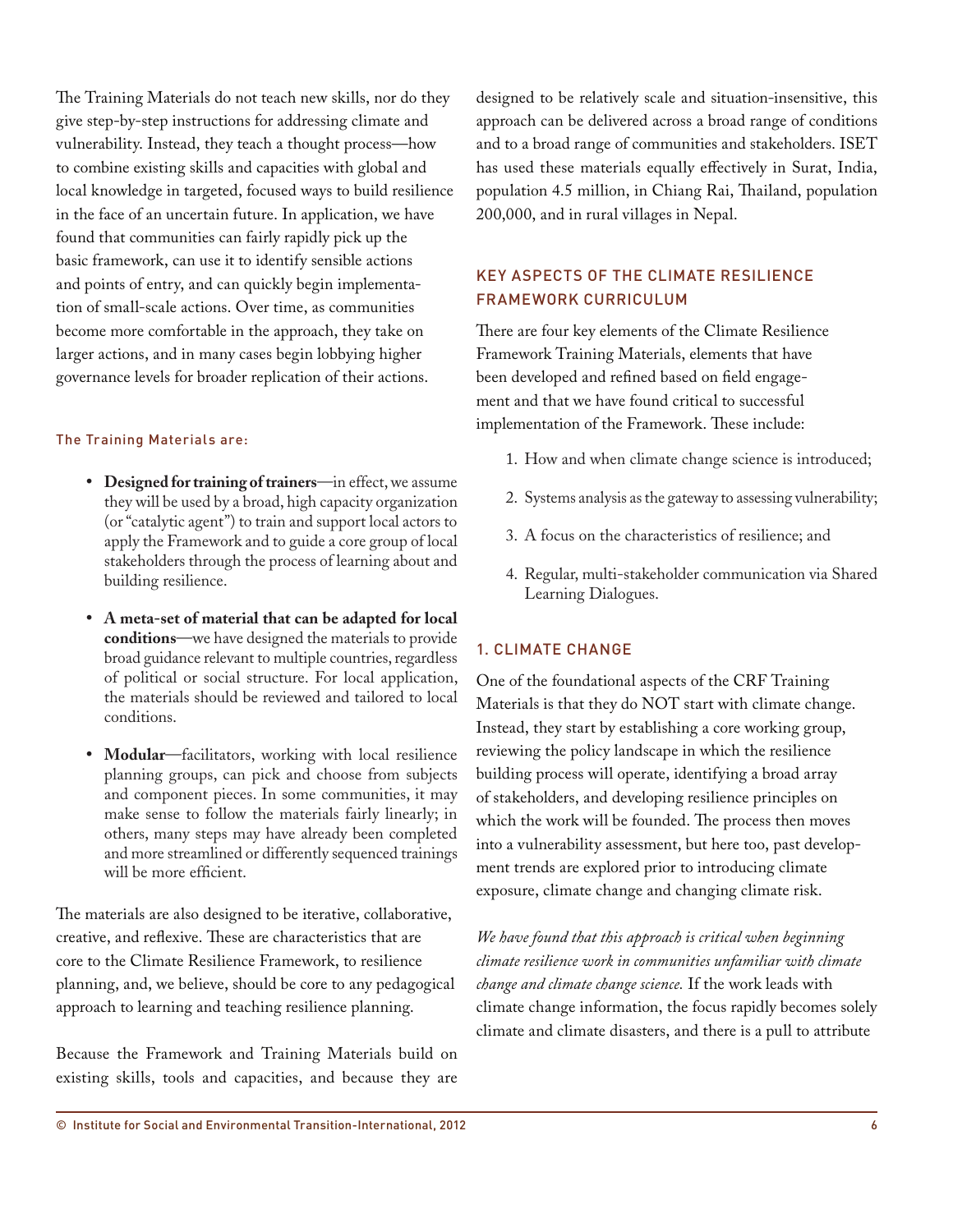all disasters to climate. However, as was illustrated by the 2011 flooding in Bangkok, Thailand, climate disasters are more often about development pathways than climate. In Bangkok, there may be climate change component that exacerbated the flooding, but the primary cause of the flooding is lack of planned drainage and floodwater routing. Similarly, regular flooding in Ho Chi Minh City, Vietnam now occurs when rainfall during intense precipitation events is captured behind dikes designed to protect the city from river floods. In exploring future climate change risk, it is critical to identify these development-caused risks if the impact of climate change on these risks, and the possible avenues for risk reduction, are to be fully understood.

## 2. SYSTEMS ANALYSIS

Understanding how development creates or exacerbates vulnerability and future climate risk is explored via systems analysis. Access to, or lack of access to, systems is at root of much of vulnerability. Lack of access can be:

- • **Agent driven**—for example, when prioritizing development, the needs of or the impacts to vulnerable communities are overlooked or downplayed by decisionmakers;
- • **A result of system fragility**—the systems available to vulnerable communities are fragile to climate impact and fail at critical junctures. For example, poor housing which is flooded or collapses during typhoons; and/or
- • **Due to constraining institutions**—the needed systems exist, but vulnerable groups are prevented from accessing them by policies, laws or cultural norms. For example, residency requirements for attending school or owning land can disenfranchise large sections of the urban population.

All of these serve to hold vulnerabilities in place, and no amount of attention to climate change and future impacts will address those vulnerabilities until the underlying issues are addressed. By methodically examining systems, and how agents, system fragility, and institutions regulate system access, the entry points for building resilience can be readily identified.

### 3. CHARACTERISTICS OF RESILIENCE

There is a great deal of discussion about "building resilience" and "resilient systems", but limited exploration of what this looks like at the city level, and even less concrete guidance on how to achieve it. What constitutes a "resilient city"?

In the CRF and Training Materials, we introduce key characteristics of resilient systems, agents and institutions, and then use these as metrics in our systems analysis and in developing, prioritizing, and monitoring resilience actions. Regularly referring back to these characteristics is a critical element in ensuring that assessment of and actions taken to build resilience actually increase city resilience. For this reason, the resilience characteristics of systems, agents and institutions are explicitly included in the right-hand loop of the CRF graphic shown in Figure 1. These resilience characteristics are described below.



#### Systems

Urban systems include infrastructure and ecosystems that support the high density of human occupation and economic activity in cities, and are essential to create the productive opportunities central to urban life. In particular, core or "critical" systems are essential to urban function (Little, 2002). Their failure seriously jeopardizes human well-being in all affected areas, and precludes higher order economic activity until their function is restored. These systems include water supply, food supply and the ecosystems that support these, as well as energy, transport, shelter and communications. Resilient systems possess (Tyler and Moench, in review):

- • **Flexibility and diversity***:* the ability to perform essential tasks under a wide range of conditions. Key assets and functions are physically distributed so that they are not all affected by a given event at any one time (spatial diversity) and there are multiple ways of meeting a given need (functional diversity).
- • **Redundancy and/or modularity***:* spare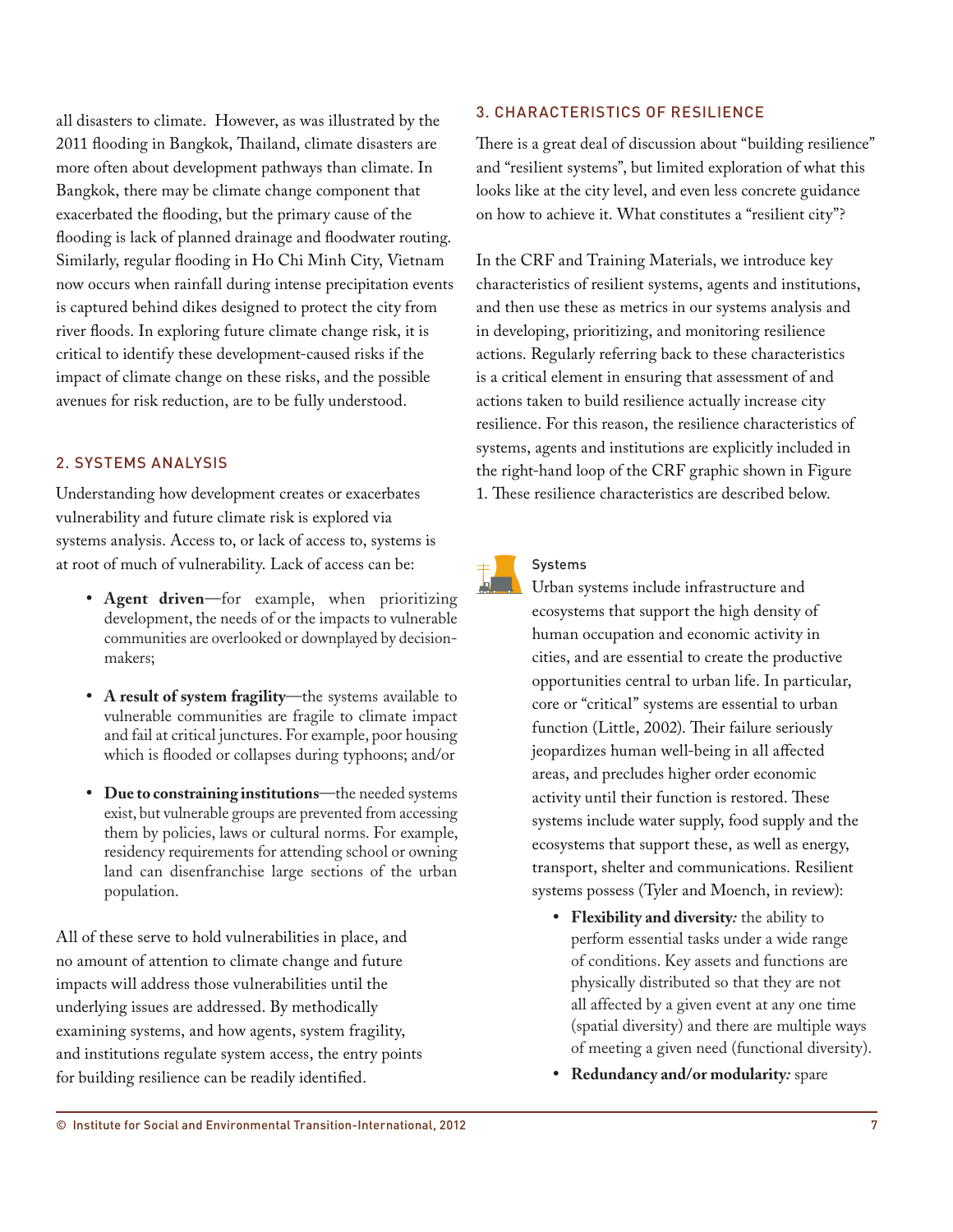capacity is available for contingency situations; there are multiple pathways and a variety of options for service delivery; and/or interacting components are composed of similar parts that can replace each other if one, or even many, fail. Redundancy is also supported by the presence of buffer stocks within systems that can compensate if flows are disrupted (e.g., local water or food supplies to buffer imports).

• **Safe failure***:* the ability to absorb sudden shocks (including those that exceed design thresholds) or the cumulative effects of slow-onset stress in ways that avoid catastrophic failure. Safe failure also refers to the interdependence of various systems that support each other; failures in one structure or linkage are unlikely to result in cascading impacts across other systems.

## Agents

Agents are actors in the urban environment. They include individuals (e.g., farmers, consumers); households (as units for consumption, social reproduction, education, capital accumulation); and private and public sector organizations (government departments or bureaus, private firms, civil society organizations). Key capacities that contribute to agent resilience include (Gunderson and Holling, 2002; Diduck, 2010):

- Responsiveness: capacity to organize and reorganize to establish function, structure and basic order in a timely manner in response to a disruptive event or organizational failure.
- Resourcefulness: capacity to identify and anticipate problems, establish priorities, and mobilize resources for action. This includes the capacity to visualize and plan, which may require collaboration, and the ability to access financial and other resources.
- Capacity to learn: ability to learn new skills, internalize past experiences, avoid repeated failures and innovate to improve performance.

#### Institutions IIIII

Institutions are the rules or conventions that constrain human behavior and exchange in social and economic transactions. Institutions may be formal or informal and are created to reduce uncertainty, to maintain continuity of social patterns and social order, and to stabilize forms of human interaction in more predictable ways (Tyler and Moench, in review).1 Institutional characteristics that support resilience include:

- • **Access:** Clear rights and entitlements to use key resources or access urban systems.
- • **Decision-making:** Transparent, accountable and responsive decision-making, particularly in relation to urban development and urban systems management.
- • **Information**: Facilitation of the generation, exchange and application of new knowledge. Private households, businesses and other decision-making agents should have ready access to accurate and meaningful information to enable judgments about risk and vulnerability, and for assessing adaptation options.

#### 4. SHARED LEARNING

Shared Learning Dialogues are used to connect and deliver the various components of the CRF. Shared Learning Dialogues are structured interaction processes designed to bring together often widely divergent communities, sources of knowledge and perspectives in a manner that builds common understanding and enables diverse responses to different interests (Reed et al., 2011). SLD processes can be focused on the urban area as a whole or on specific systems or groups of agents that have particular vulnerabilities or relevance to urban resilience.

In application in the CRF, the Shared Learning Dialogue process is used to combine top down and bottom up

<sup>1</sup> The word "institutions" is sometimes used in everyday speech to refer to organizations structured to focus on a particular purpose (e.g., financial institutions, educational institutions). This leads to some confusion. *In this text, we use "institutions" to mean the rules of the game, or the mechanisms to enforce those rules, while organizations, group, and individuals are the players or "agents"*.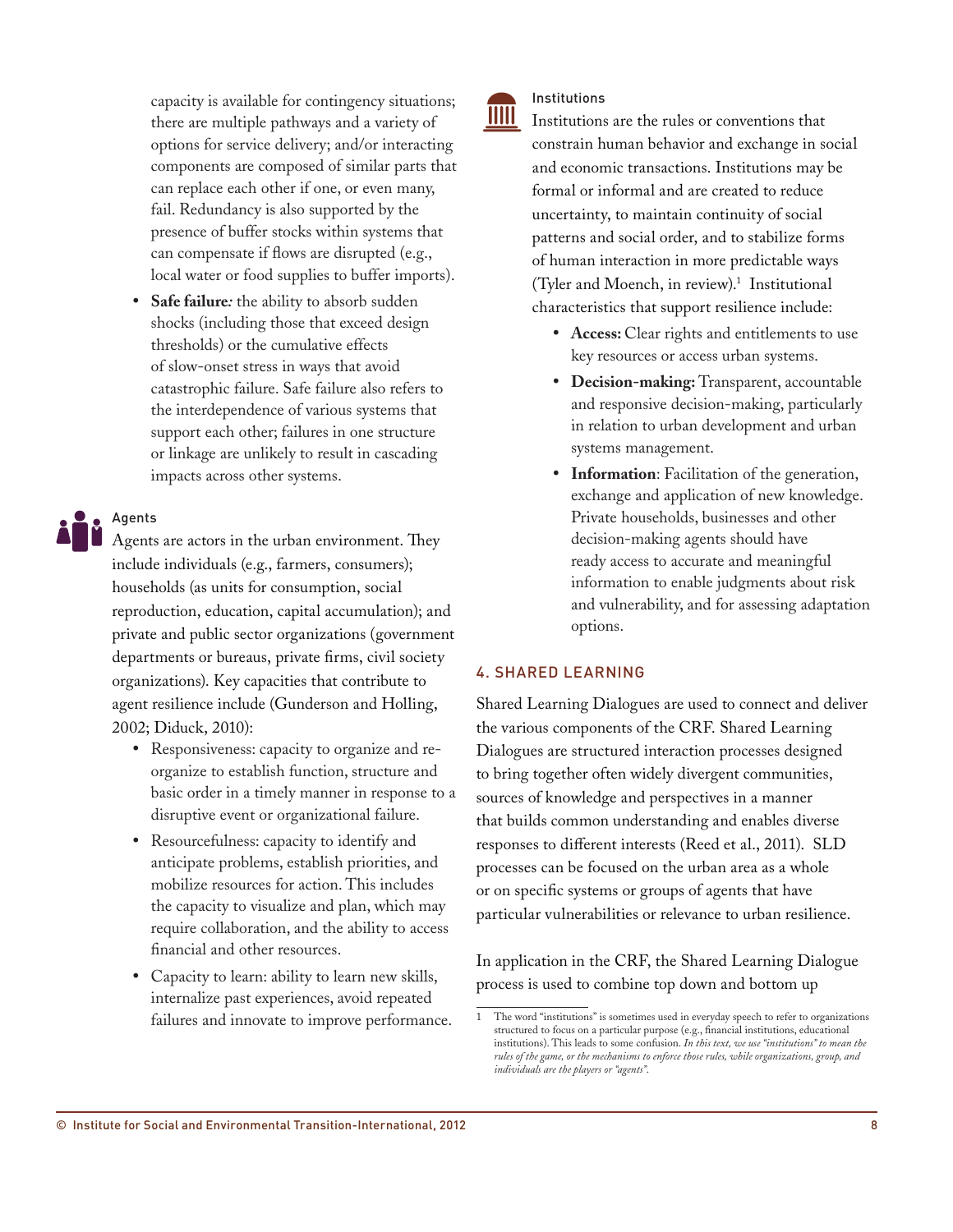information in an environment that equally values both types of knowledge and experience. This requires the removal of artificial hierarchies and barriers and conscious building of lines of collaborative communication. Initial dialogues focus on engaging both the agents who manage and depend on systems and external technical or scientific experts to share knowledge from different perspectives. Later dialogues provide the space for more targeted interactions, for the active inclusion of marginal groups, and for building greater understanding among all those engaged regarding how the four core elements of the framework (systems, agents, institutions and exposure) interact *in the local context*.

# RESILIENCE BUILDING COMMONALITIES ACROSS CULTURES

There is nothing particularly new about the Climate Resilience Framework. It is simply a structured approach for taking what are often segregated efforts and providing an actionable, practical way of combining them. However, this is precisely the greatest strength of the CRF. Anyone can implement it. Everyone will have some piece that resonates: engineers will find the system analysis aspects completely familiar; social scientists will already be conversant with the agent and institutional analysis; urban planners will identify with the planning and implementation loop. The challenge of implementation, then, is fostering coordination, of pushing the boundaries of sometimes highly segregated departments and institutions, of meaningfully incorporating the voices, concerns and knowledge of the most vulnerable into the core of the process, and of doing this in a way that fosters new ways of thinking and innovative solutions.

Interestingly, though this sounds highly ambitious, what ISET has found in application is that the Shared Learning Dialogue process, when thoughtfully applied and well facilitated within the CRF, naturally meets

most if not all of these challenges. This has proven equally true in rural Nepal, in exponentially growing cities in Vietnam, and in the urban centers of India.

There are, however, five foundational elements that have proven necessary to successful implementation in all the communities that we have worked:

- 1. Establish a dedicated city working group
- 2. Maintain engagement and participation
- 3. Timelines need to be flexible
- 4. Provide time for translation
- 5. Secure buy-in

## 1: ESTABLISH A DEDICATED CITY WORKING GROUP

A working group needs to be identified that will coordinate or conduct vulnerability and risk assessments, identify and prioritize resilience activities and policies, ensure such things are implemented, and manage the day-to-day activities associated with resilience processes. The members of the working group need to be decided by the city. The most effective working group members for resilience planning are not necessarily those with technical skills, but rather people and agencies who have the authority and capacity to coordinate technical expertise, as well as keep momentum going through multiple election cycles. This group should include organizations, groups, and communities who will be directly and clearly affected by climate change, such as:

- • Staff from various government departments,
- Researchers from universities and institutes,
- • Members of community and religious groups,
- Members from various businesses or economic sectors,
- Members of under-represented and minority communities, and
- Non-governmental organizations.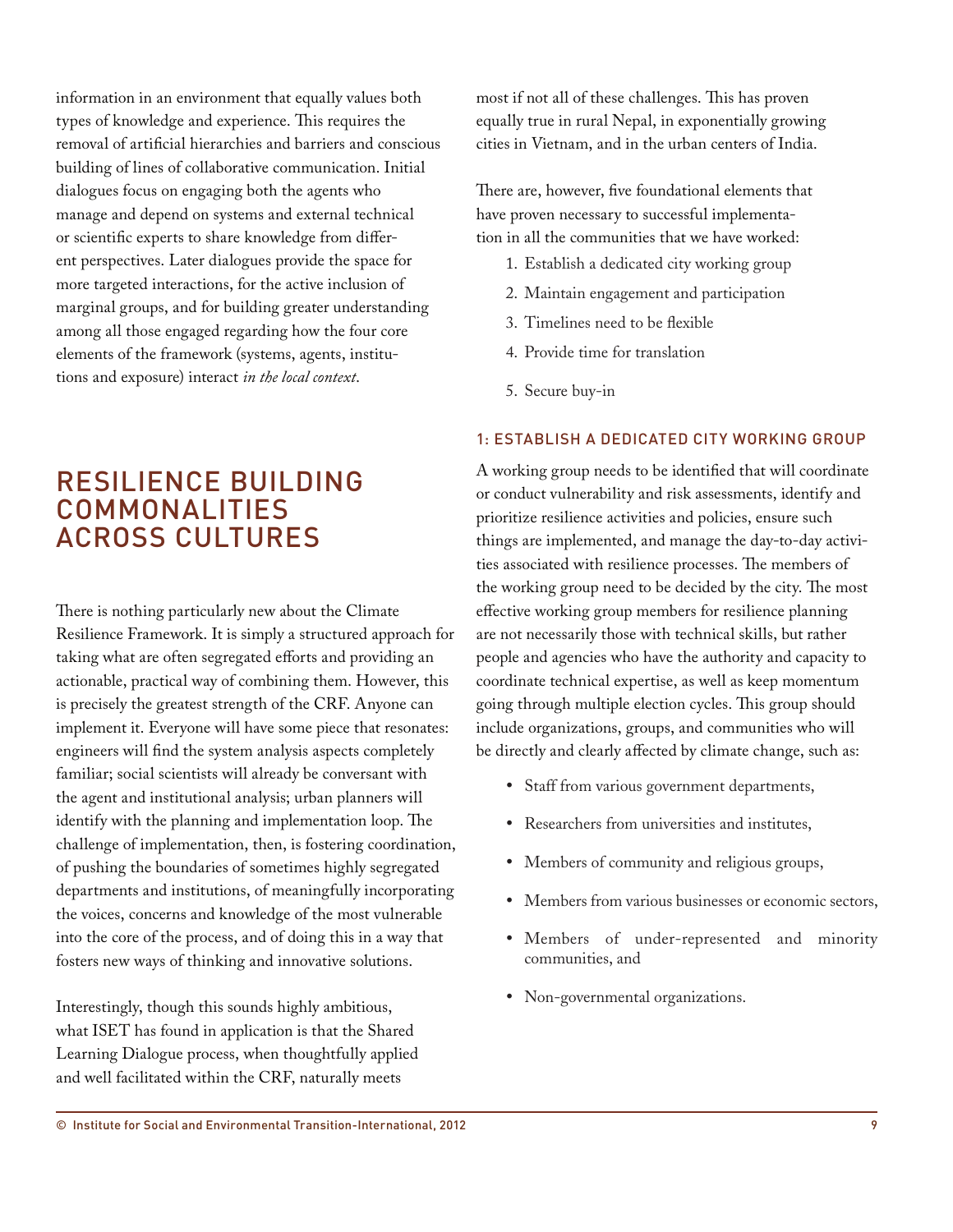### 2: MAINTAIN ENGAGEMENT AND PARTICIPATION

Successful implementation of the CRF requires engagement with multiple stakeholders—community and religious groups, private businesses, service and health care providers, and non-governmental organizations, among others—beyond those involved in the city working group. Groups who will be directly impacted by climate change need to be engaged using a variety of techniques, such as holding meetings, conducting interviews, workshops, targeted shared learning dialogues, focus group discussions, and community visits.

Consistent participation of the members of the working group is equally critical. The working group can not effectively coordinate the process or conduct the necessary research unless the same people attend all working group meetings and are involved at all steps of the process. Ensuring the participation of working group members especially of government staff in developing countries—can require special arrangements with government leaders to secure local staff time. In developed countries, designated staff should be allocated on a full-time basis.

### 3: TIMELINES NEED TO BE FLEXIBLE

Resilience processes require a flexible timeline. There are a number of aspects to resilience building to which it is difficult to assign timeframes. Ideally, a flexible timeframe will be established to allow for:

- Absorption of new information and feedback;
- • Reflection on existing information and re-evaluation of previously held ideas and beliefs;
- Building trust and collaboration between members of the city working group and larger sets of stakeholders;
- Dealing with unexpected challenges and delays; and,
- Rethinking how the city should plan for the future.

Time is critical to a successful outcome and to building relationships with key stakeholders throughout and beyond the initial engagement. If part of the resilience process is funded by external donors, these actors need to be kept informed of the process and convinced of the need for flexibility in timing to ensure that true resilience begins to be built.

#### 4: PROVIDE TIME FOR TRANSLATION

The resilience building process must be communicated and conducted in the local language. This means that time must be built in for translation of complex new terminology and reaching consensus on definitions. This is true whether the process is conducted in English or in another language.

Translation is a special example of the time required to introduce new concepts and practices to local practitioners. It takes time to develop the capacity of translators for this technical work. Prior to embarking on the resilience building process, a lexicon of technical terms should be prepared in the local language. Stories, songs, and local theater examples can also provide means of introducing and translating new concepts, through formats that are more familiar to local stakeholders.

Time should be provided, in any language, to discuss, explore and refine the definitions being used for various terms. Resilience, adaptation and climate change terminology are complex, and words can sometimes be only subtly different. It is important to make sure that everyone involved in the resilience building process has a shared understanding of the terms and is using the same language throughout the process.

#### 5: SECURE BUY-IN

Securing the support of city leaders, such as the mayor or municipal commissioner, can help to ensure participation of other key players and increase the likelihood that results will be integrated into decision-making. Ultimately, it will be necessary for city government to become key stakeholders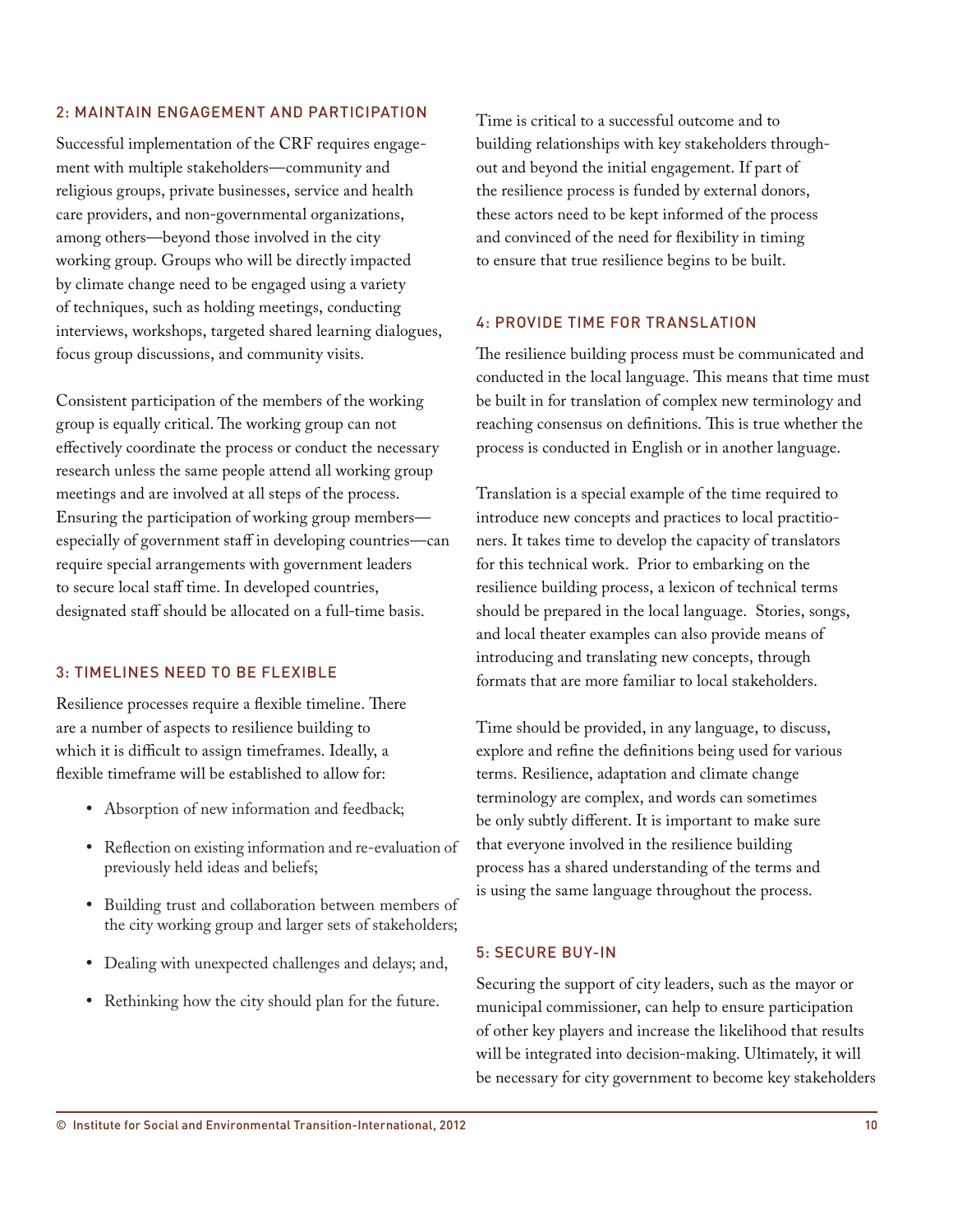that are willing and able to integrate climate change priorities into their activities. However, it can be risky to rely on a few key figures that may leave office or change positions because of elections. Involving multiple government staff in the working group ensures a wider base of knowledge and their support reduces the risks of changing leadership.

Ownership of the process and results is also enhanced by authorship. The resilience strategies and adaptation actions identified and proposed as part of this process are more likely to be implemented by the city government or relevant organizations if they are involved in all phases of the resilience process. Though this last point may look self-evident in the developed world context, it is not always assumed in the developing world, either by outside agencies or locals. Yet, it is equally critical there if resilience efforts are to be sustained and expanded.

# LOCAL ADAPTATION

Though we have found broad commonalities across a wide spectrum of cultures and capacities in our implementation of the CRF, we have also found that successful implementation of the CRF requires local tailoring. Every community that engages with this work will bring to the process different sets of needs and capacities.

In Thailand, stakeholders became perplexed with issues around systems, their boundaries, and whether agents and institutions aren't part of the system in some cases. Increasing our focus on opening with systems analysis and the role agents and institutions play in mediating system access prior to introducing the system, agent, institution language has proved highly effective in this context.

In Indonesia, issues of scale and how to set boundaries for analysis have been an issue. Here, an emphasis on how the materials can be used

iteratively at multiple scales, from district of neighborhood to national levels, has proved helpful.

In India, where social hierarchy can effectively silence those lower in social standing, particularly women, the poor, and the disabled, conducting SLDs as a series of smaller dialogues, where a facilitator or facilitation team convey information from one venue to another proved a successful adaptation.

In Vietnam, where there is a national directive under which all provinces must prepare a climate change strategy, broad policy mapping in the early stages of engagement was unnecessary. However, an emphasis on broad, multi-stakeholder engagement was critical in what is a highly segregated political landscape.

Unfortunately, without detailed local knowledge, advance directives about how to tailor the materials are meaningless. This is where working with local players, such as a local NGO or convening department, to tailor and deliver the materials becomes critical.

Interestingly, however, we have found that many of the activities that are included in the Training Materials can be delivered across cultures and contexts with little to no modification. In particular, activities informed by mass-media, such as Pop Idol and similar reality-TV games, may work even better in developing-world cities than in the developed world.

# IMPLICATION FOR U.S. AND GLOBAL CLIMATE CHANGE ADAPTATION EFFORTS

There are increasing numbers of local efforts, at the community and city level, to address climate change in the United States. Though historically these have focused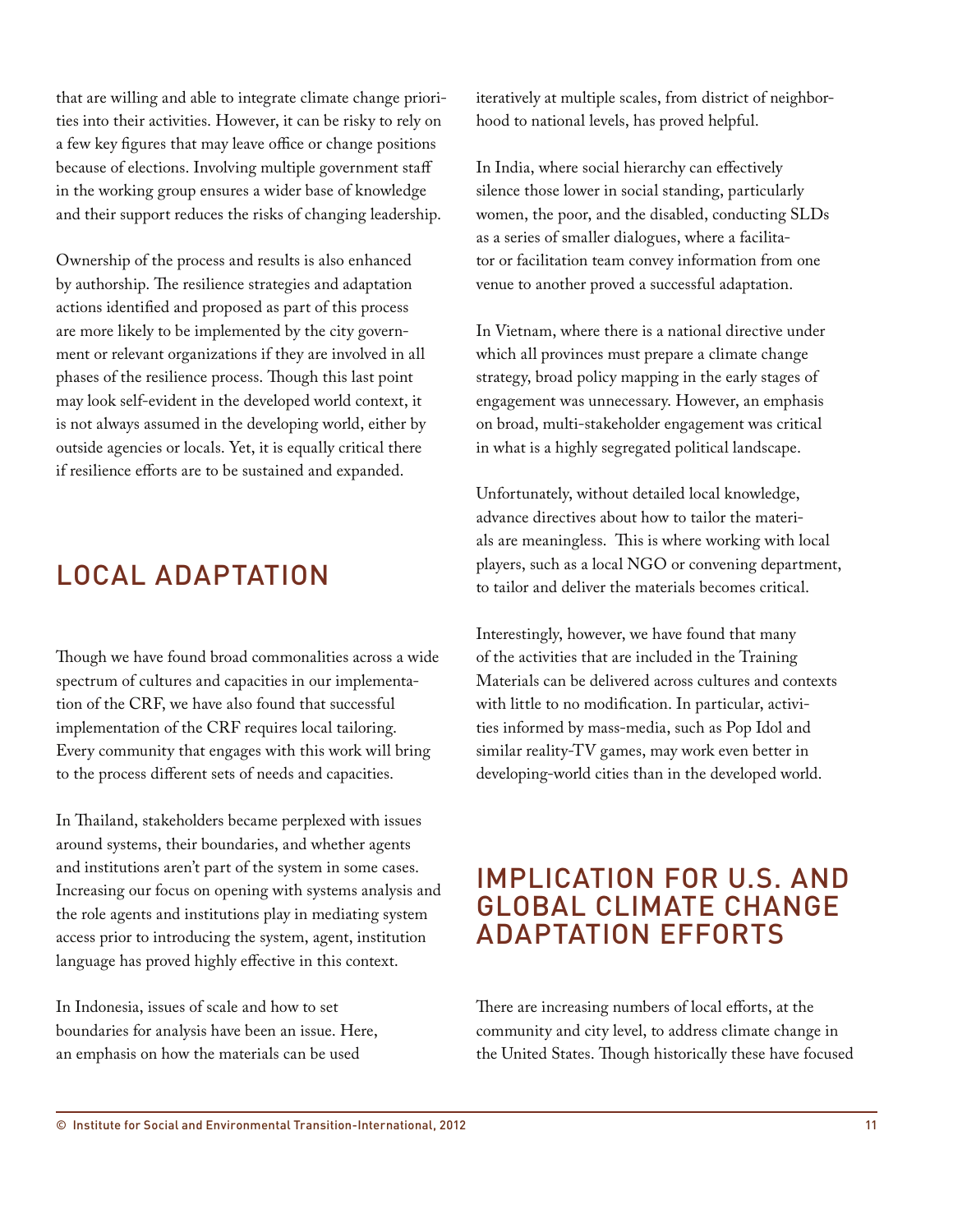primarily on mitigation, this is beginning to change, with increasing interest in adaptation and resilience strategies. This increasing activity includes actions within National Agencies, such as the Bureau of Reclamation's West-wide Climate Risk Assessment. If the US federal government were to officially recognize climate change, these activities would no doubt rapidly expand.

However, the United States is late on a national level to the game relative to many other countries. Consequently, there is great potential for learning and sharing between the US and communities across world. In particular, there is a lot the US can learn from the developing world, where a greater emphasis on non-engineering and/or lower-tech solutions due to resource constraints may prove far more resilient in the face of climate change than heavily engineered, technical solutions.

In particular, our work with cities across South and Southeast Asia, has fostered the growth of a community of urban climate change resilience practitioners. Our partners in India, Thailand, Vietnam and Indonesia are now some of the leading voices in their countries and regions around this work. ISET would welcome the opportunity to connect these communities and their growing knowledge base with the U.S. resilience community.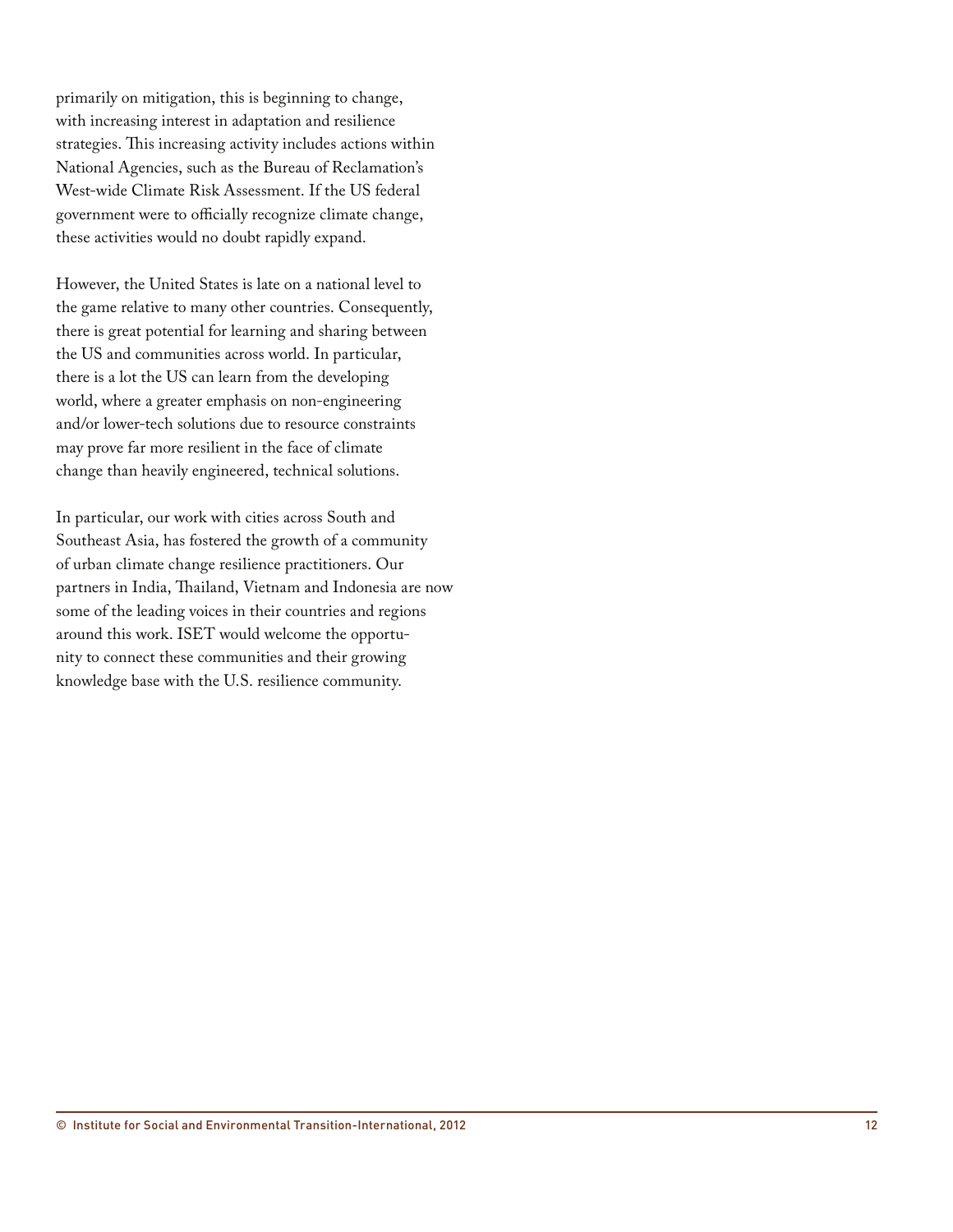# REFERENCES

ADB, 2010. *ADB Climate Change Programs: Facilitating Integrated Solutions in Asia and the Pacific*. Asian Development Bank, Mandaluyong, Philippines.

Balk, D., Montgomery, M. R., McGranahan, G., Kim, D., Mara, V., Todd, M., Buettner, T., and Dorelian, A., 2009. Mapping Urban Settlements and the Risks of Climate Change in Africa, Asia and South America. *Population dynamics and climate change* International Institute for Environment and Development, London, UK. 80-103.

Birkmann, J., Garschagen, M., Kraas, F., & Quang, N., 2010. Adaptive urban governance: new challenges for the second generation of urban adaptation strategies to climate change. *Sustainability Science,* 5(2). 185-206. doi: 10.1007/s11625-010-0111-3.

Diduck, A., 2010. The Learning Dimension of Adaptive Capacity: Untangling the Multi-level Connections. *Adaptive Capacity and Environmental Governance*, D. Armitage & R. Plummer (Eds.). Springer-Verlag, Heidelberg. 199-222.

Ecoplan International and Compass Resource Management, 2011. *Planning for Climate Change: A Strategic, Values-Based Approach for Urban Planners*. UN-HABITAT, Nairobi.

Eriksen, S. E. H., Klein, R. J. T., Ulsrud, K., Naess, L. O., and O'Brien, K., 2007. *Climate Change Adaptation and Poverty Reduction: Key interactions and critical measures*. University of Oslo, Oslo.

Gunderson, L. H., and Holling, C. S. (Eds.), 2002. *Panarchy: Understanding Transformations in Human and Natural Systems*. Island Press, Washington, DC, USA.

Heltberg, R., Siegel, P. B., and Jorgensen, S. L., 2009. Addressing human vulnerability to climate change: Toward a 'no-regrets' approach. *Global Environmental Change,* 19(1). 89-99. doi: 10.1016/j.gloenvcha.2008.11.003.

ICLEI Oceania, 2008. *Local Government Climate Change Adaptation Toolkit*. ICLEI - Local Governments for Sustainability, Melbourne, Australia.

Lim, B., Spanger-Siegfried, E., Burton, I., Malone, E. L., and Huq, S., 2004. *Adaptation Policy Frameworks for Climate Change: Developing Strategies, Policies and Measures.* United Nations Development Programme and Cambridge University Press, Cambridge, UK.

Little, R. G., 2002. Controlling Cascading Failure: Understanding the Vulnerabilities of Interconnected Infrastructures. *Journal of Urban Technology,* 9(1). 109-123. doi: 10.1080/10630730220135755.

Milly, P. C. D., Betancourt, J., Falkenmark, M., Hirsch, R. M., Kundzewicz, Z. W., Lettenmaier, D. P., and Stouffer, R. J., 2008. Stationarity Is Dead: Whither Water Management? *Science,* 319(5863). 573-574. doi: 10.1126/science.1151915.

NOAA and EPA, 2009. *Smart Growth for Coastal and Waterfront Communities*. National Oceanic and Atmospheric Association, Environmental Protection Agency, ICMA, Sea Grant.

Opitz-Stapleton, S., 2011. Only Death is Certain, Yet You Still Get Out of Bed in the Morning: Communicating Climate Information in Adaptation and Resilience Practice. *Catalyzing Urban Climate Resilience: Applying Resilience Concepts to Planning Practice in the ACCCRN Program* 

*(2009-2011)*, M. Moench, S. Tyler & J. Lage (Eds.). The Institute for Social and Environmental Transition-International, Boulder, CO, USA. 71-122.

Reed, S. O., Guibert, G., and Tyler, S., 2011. The Shared Learning Dialogue: Building Stakeholder Capacity and Engagement for Climate Resilience Action. *Catalyzing Urban Climate Resilience: Applying Resilience Concepts to Planning Practice in the ACCCRN Program (2009-2011)*, M. Moench, S. Tyler & J. Lage (Eds.). Institute for Social and Environmental Transition, Boulder, CO. 125-150.

Ruth, M., and Coelho, D., 2007. Understanding and managing the complexity of urban systems under climate change. *Climate Policy,* 7(4). 317-336. doi: 10.1080/14693062.2007.9685659.

Satterthwaite, D., Huq, S., Pelling, M., Reid, H., and Lankao, P. R., 2007. *Adapting to Climate Change in Urban Areas: The possibilites and constraints in low- and middle-income nations*. International Institute for Environment and Development.

Snover, A. K., Whitely Binder, L., Lopez, J., Willmott, E., Kay, J., Howell, D., and Simmonds, J., 2007. Preparing for Climate Change: A Guidebook for Local, Regional, and State Governments. ICLEI— Local Governments for Sustainability, Oakland, CA, USA.

Tyler, S., and Moench, M., in review. *Framework for Urban Climate Resilience.* Climate and Development.

Stephen Tyler and Marcus Moench UN-HABITAT, 2011. *Cities and Climate Change: Global Report on Human Settlements*. United Nations Human Settlements Program, Nairobi, Kenya.

USAID, 2009. *Adapting to Coastal Climate Change: A Guidebook for Development Planners*. U.S. Agency for International Development, Washington DC, USA.

Verner, D. (Ed.). 2010. *Reducing Poverty, Protecting Livelihoods, and Building Assets in a Changing Climate*. The World Bank, Washington, DC, USA.

Wheeler, S. M., 2008. State and Municipal Climate Change Plans: The First Generation. *Journal of American Planning Association,*  74(4). 481-496. doi: 10.1080/01944360802377973.

Wilbanks, T., Lankao, P. R., Bao, M., Berkhout, F., Cairncross, S., Ceron, J.-P., and Kapshe, M., 2007. Industry, Settlement and Society. *Climate Change 2007: Impacts, Adaptation and Vulnerability. Contribution of Working Group II to the Fourth Assessment Report of the Intergovernmental Panel on Climate Change* Cambridge University Press, Cambridge, UK. 357-390.

World Bank, 2010. *Climate Risks and Adaptation in Asian Coastal Megacities: Synthesis Report*. Washington, DC, USA.